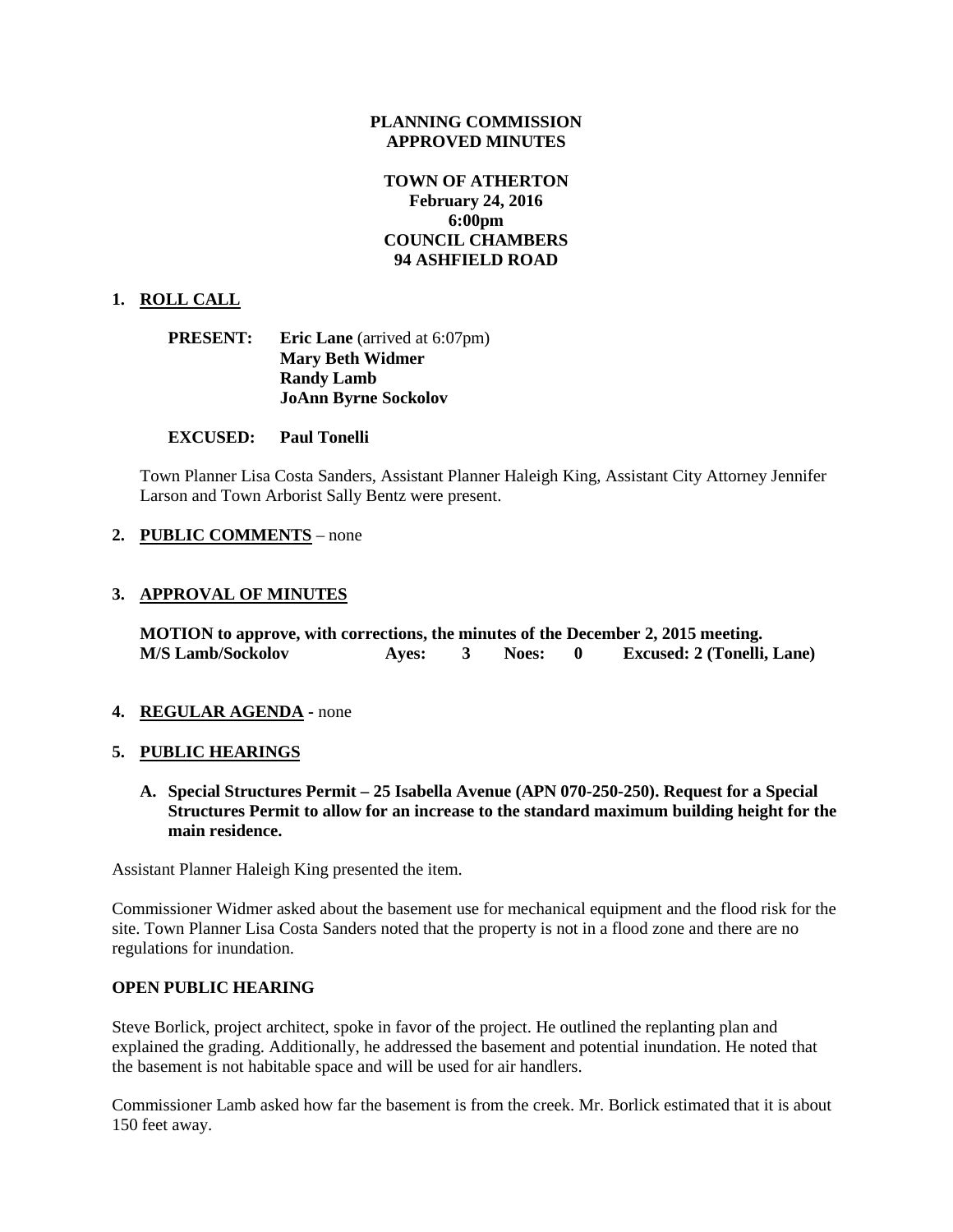# **CLOSE PUBLIC HEARING**

**MOTION to approve the Special Structures Permit to allow the overall building height for the main residence on the north, south, east, and west elevations to exceed the maximum allowable height of 30 feet, up to 31 feet 6 inches at 25 Isabella Avenue as the required findings can be met for the reasons enumerated in the staff report subject to the conditions listed in the draft Special Structure Permit.**

**M/S Lamb/Sockolov Ayes: 4 Noes: 0 Excused: 1 (Tonelli)**

*Findings:*

- *1. The proposed building or structure will not negatively impact neighboring properties with respect to privacy and view;*
- *2. The proposed building or structure complies with other development standards, restrictions, or limitations for the proposed building or structure, such as height and landscaping screening; and*
- *3. The granting of the special structure permit is consistent with the objectives of the general plan and this title.*

Chair Lane advised of the 10-day appeal period.

# **B. Heritage Tree Removal Permit – 130 Britton Avenue (APN 070-213-030) – Request for a Heritage Tree Removal Permit to remove one heritage tree.**

Assistant Planner Haleigh King presented the item.

OPEN PUBLIC HEARING

Steve Simpson, architect, spoke in favor of removal.

#### CLOSE PUBLIC HEARING

**MOTION to find that the proposed removal of one heritage tree at 130 Britton Avenue in Atherton would not be contrary to the purpose and intent of the General Plan, for the reasons outlined in the staff report, and that the Commission approve the tree removal with the conditions stated in the draft Heritage Tree Removal Certificate.**

**M/S Widmer/Lamb Ayes: 4 Noes: 0 Excused: 1 (Tonelli)**

*Findings:*

*1. The removal of the tree would not be contrary to the Atherton General Plan.*

Chair Lane advised of the 10-day appeal period.

**C. Special Structure Permit and Heritage Tree Removal Permit – 142 Britton Avenue (APN 070-213-030) – Request for a Special Structure Permit to locate a pool in the side yard setback and request for a Heritage Tree Removal Permit to allow the removal of two heritage trees.**

Town Planner Lisa Costa Sanders introduced the item.

#### OPEN PUBLIC COMMENT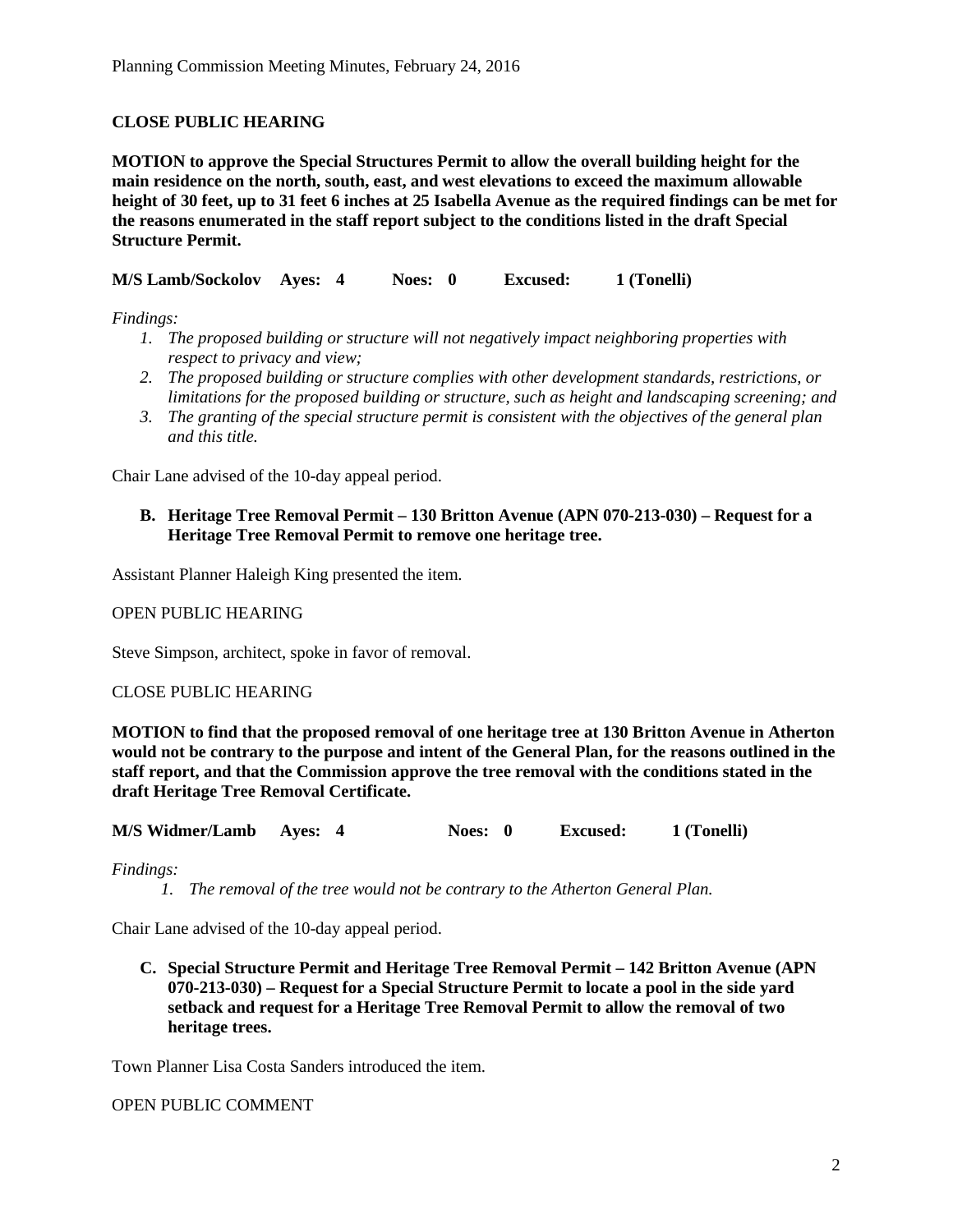Jason Alden, project architect, spoke on behalf of the project. He noted that they have spoken to the closest neighbor and they are on board with the location and the screening.

### CLOSE PUBLIC COMMENT

Commissioner Widmer commented that she visited the site and she thinks the removal will be beneficial to the other trees.

**MOTION to approve the Special Structures Permit for the pool in the side yard setback and approve the Heritage Tree Removal Permit to allow the removal of two heritage trees at 142 Britton Avenue based on the findings listed in the Staff Report and subject to the conditions listed in the draft Special Structure Permit and the draft Heritage Tree Removal Permit.**

**M/S Lamb/Sockolov Ayes: 4 Noes: 0 Excused: 1 (Tonelli)**

Chair Lane advised of the 10-day appeal period.

*Special Structures Permit Findings:*

- *1. The proposed building or structure will not negatively impact neighboring properties with respect to privacy and view.*
- *2. The proposed building or structure complies with other development standards, restrictions, or limitations for the proposed building or structure, such as height and landscaping screening.*
- *3. The granting of the special structure permit is consistent with the objectives of the general plan and this title.*

# *Heritage Tree Removal Permit Findings:*

- *1. The removal of the trees would not be contrary to the purpose and intent of the Atherton General Plan.*
- **D. Special Structure Permit – 89 Tallwood Court (APN 070-040-190) Request for a Special Structure Permit for retaining walls.**

**MOTION to continue the item to the March 23, 2016 Planning Commission meeting.**

**M/S Widmer/Lamb Ayes: 4 Noes: 0 Excused: 1 (Tonelli)**

**E. Special Structure Permit – 55 Camino por los Arboles (APN 070-310-040) – Request for a Special Structure Permit to allow a pool up to the front yard setback and a Special Structure Permit to allow a basement under a detached accessory building.**

**MOTION to continue the item to the March 23, 2016 Planning Commission meeting.**

**M/S Sockolov/Widmer Ayes: 4 Noes: 0 Excused: 1 (Tonelli)**

**6. COMMISSIONER'S REPORTS** - none